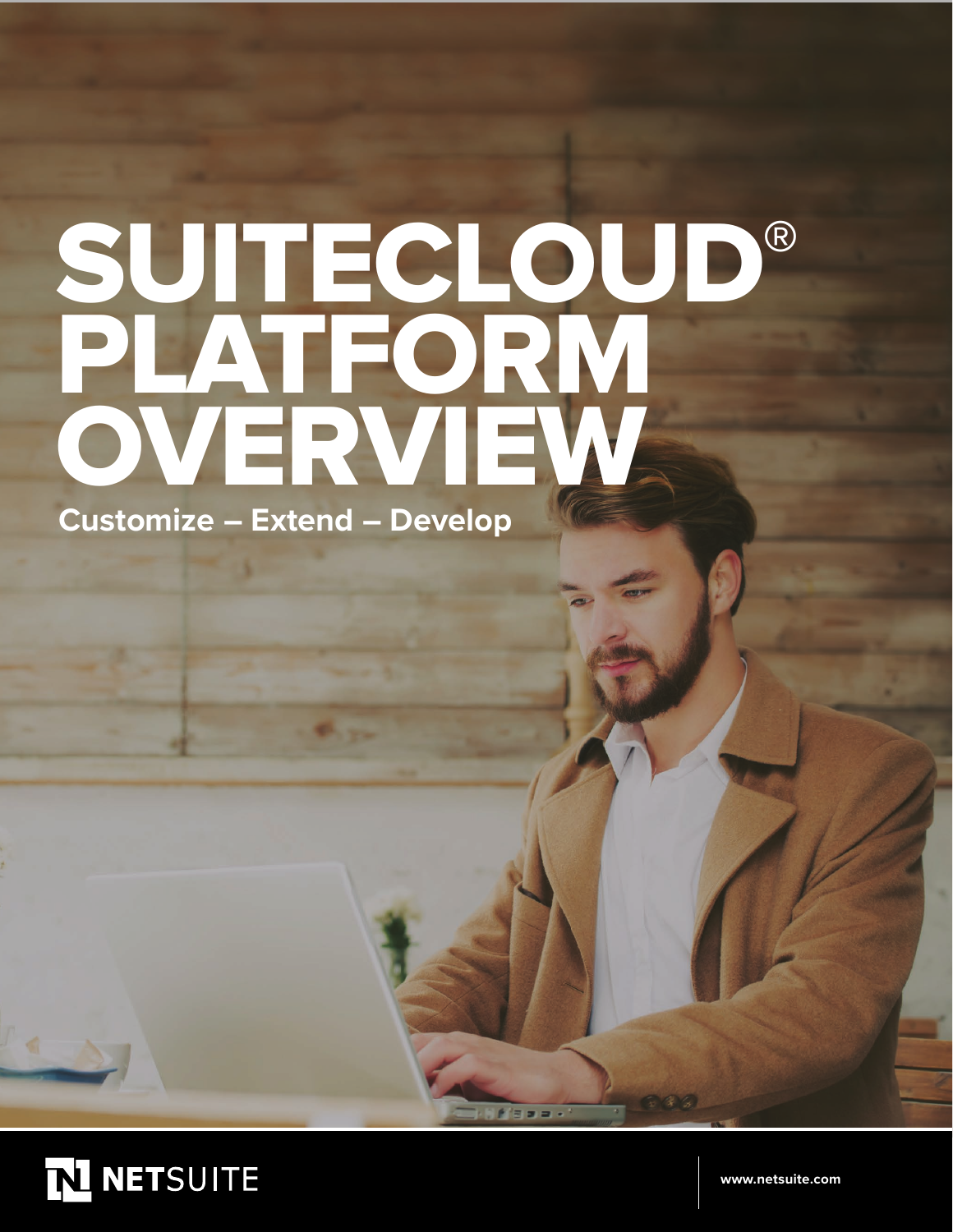**Grab a seat and enjoy.** Read Time: 18 minutes

<span id="page-1-0"></span>

### **Executive Overview**

NetSuite Inc. (NYSE: N) is the industry's #1 cloud ERP provider, offering global financials, Customer Relationship Management (CRM), production management, supply chain management, Professional Services Automation (PSA) and omnichannel commerce on top of a unified data platform delivering 360-degree real-time Business Intelligence to every part of the organization. NetSuite supports industry specific solutions for small, midsized and enterprise level companies in product- and service-based industries

including retail, manufacturing, distribution, services, software, nonprofit, advertising, and media and publishing.

One of the most powerful yet understated capabilities of NetSuite is the built-in SuiteCloud® platform that allows customers, system integrators, solution providers, developers, analysts and independent software vendors to customize, extend, integrate and develop innovative solutions that allow our customers and partners to dominate their competition.

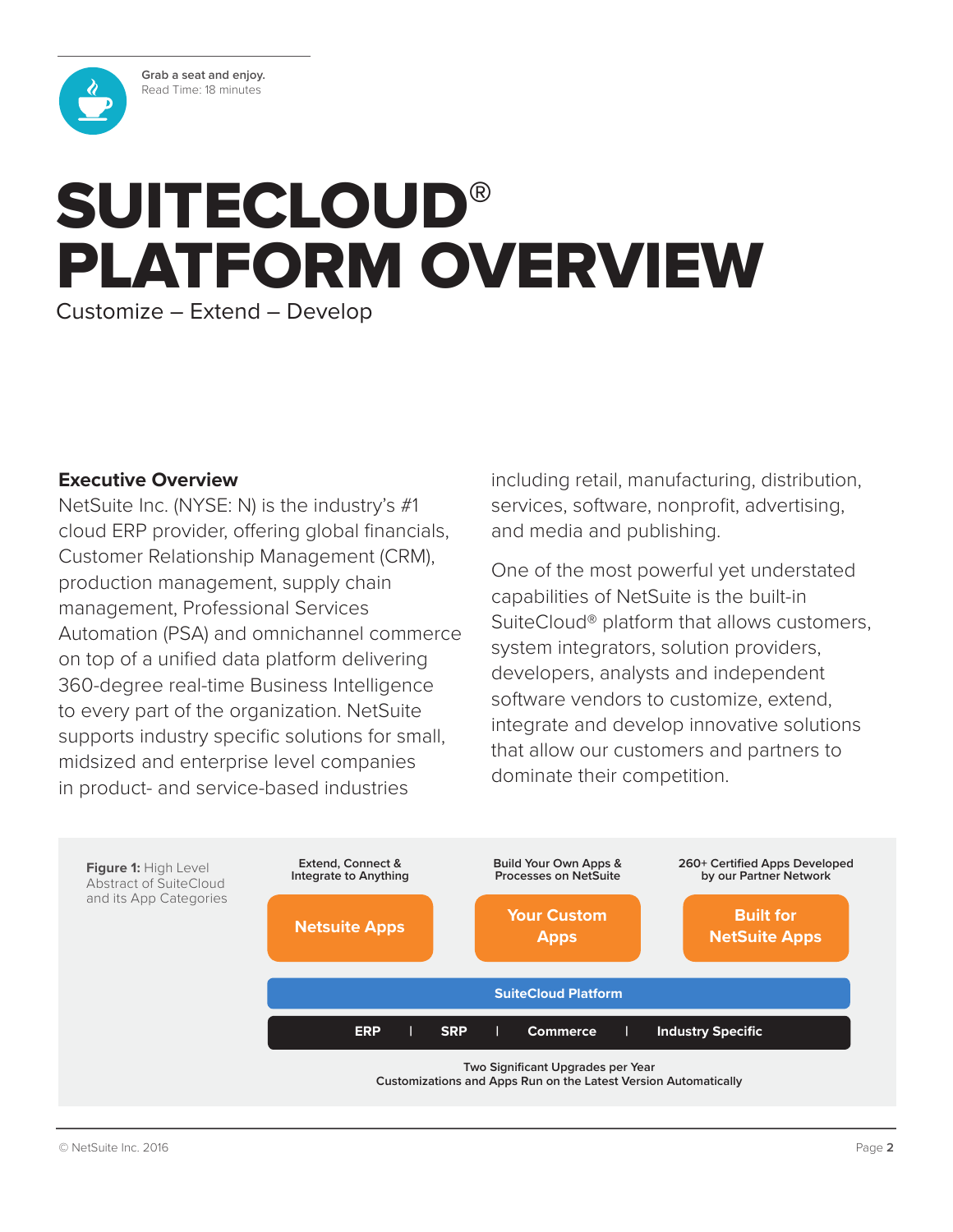### **Audience and Purpose**

The intended audience of this white paper is Analysts, CIOs and IT leadership in NetSuite prospects, customers and partners who wish to learn about the flexibility and power of the SuiteCloud platform, and why it is so popular with the related ecosystem.

The purpose of this white paper is to provide an overview of the SuiteCloud platform, why it was created, how it fits in the market and the comprehensive development tools available to the NetSuite ecosystem.

### **Scope Considerations**

This white paper discusses the high level characteristics of SuiteCloud, its role, performance and features—it is not a deep dive technical manual or intended to replace the developer documentation. This is a guide intended to give the reader a basic

understanding of platform technologies, how they are key to delivery in the new IT environment and specifically a discussion about the power and features of SuiteCloud —NetSuite's customization, extension, development and integration platform.

For some, this document will be the start of a *SuiteCloud journey* which will quickly lead them to creating next generation apps to reach customers and suppliers—for others it will be about managing and injecting their unique innovation and intellectual property, or integrating all their point solutions across subsidiaries—and for yet others it will be about building entirely new cloud businesses using the power of our platform to reach into NetSuite's customer base.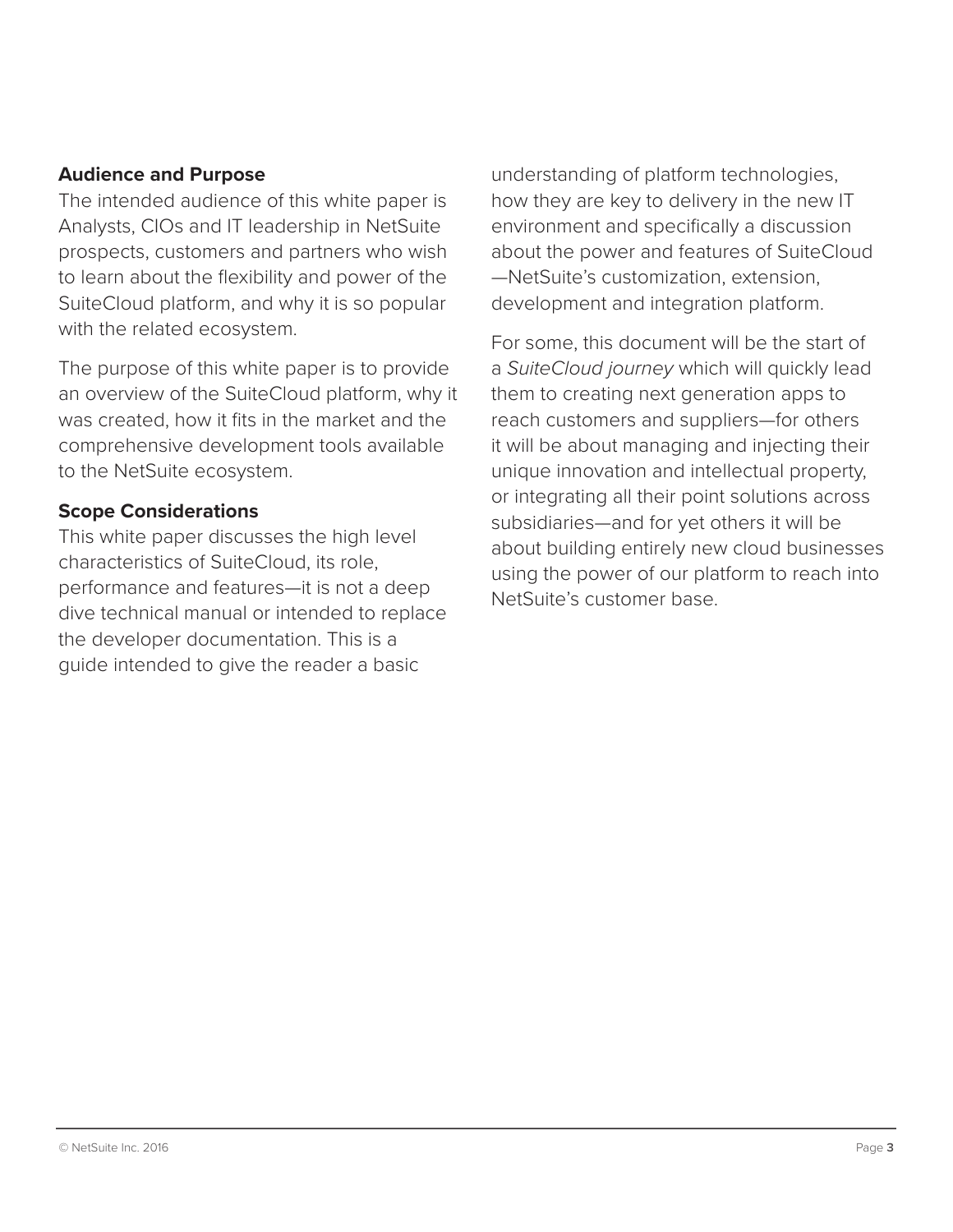### TABLE OF CONTENTS

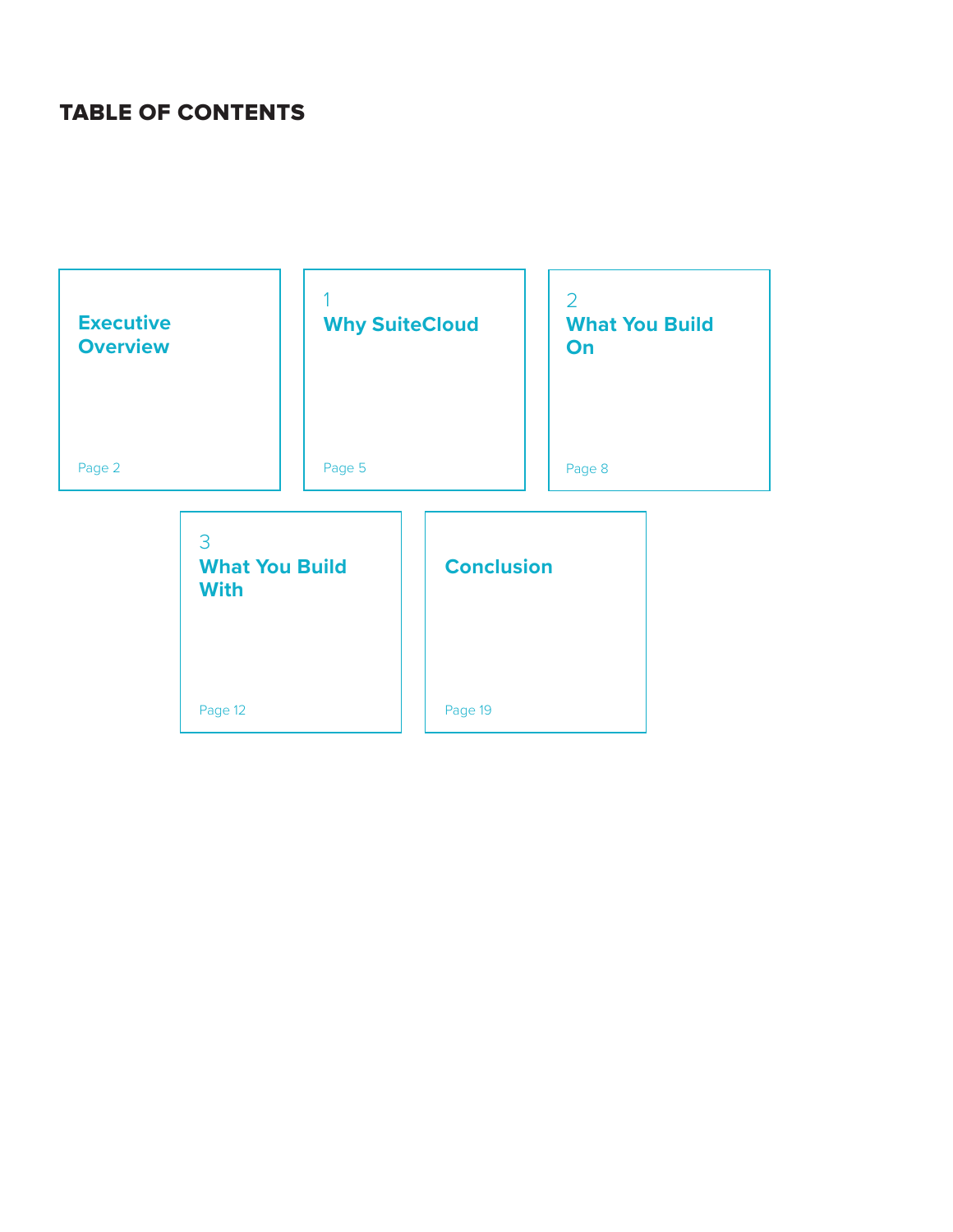### <span id="page-4-0"></span>Chapter **1**  WHY SUITECLOUD

"...Organizations will struggle to master multi-vendor, multi-delivery, and multi-enterprise customizations and integrations in the postmodern ERP environment." — **Gartner,** 2015 Strategic Roadmap for Postmodern ERP

### **Era of Incredible Change Driving the IT Agenda**

Today's businesses are increasingly reliant on ecosystems of productivity. Quick, responsive, pivoting, global new business models were *not the norm in yesterday's ERP*. In this period of accelerating change, IT organizations and CIOs are suddenly entrepreneurs in an environment driven by consumerization of IT and expectations by business units for incredible flexibility and performance. Successful IT leaders are disrupting instead of being disrupted—by bringing the system of innovation together with the system of record; a reality made possible by the SuiteCloud platform.

There is a dark side emerging within these IT projects with alarming rates of failure as CIOs attempt to weave together a patchwork of disparate (cloud) systems to deliver under these incredible pressures. Unmanaged integrations, fake cloud offerings, lack of

auditability and scalability problems abound as other tech vendors work to sell cloud point solutions into business units and the IT organization.

With SuiteCloud you get the best of both worlds—*centralization in a suite* for core business function, data and analytics to avoid unnecessary hairballs plus the most flexible system for customization, extension, integration and development in cloud ERP—making "smart integrations" easy and putting the business processes that give you competitive advantage right in your system of record.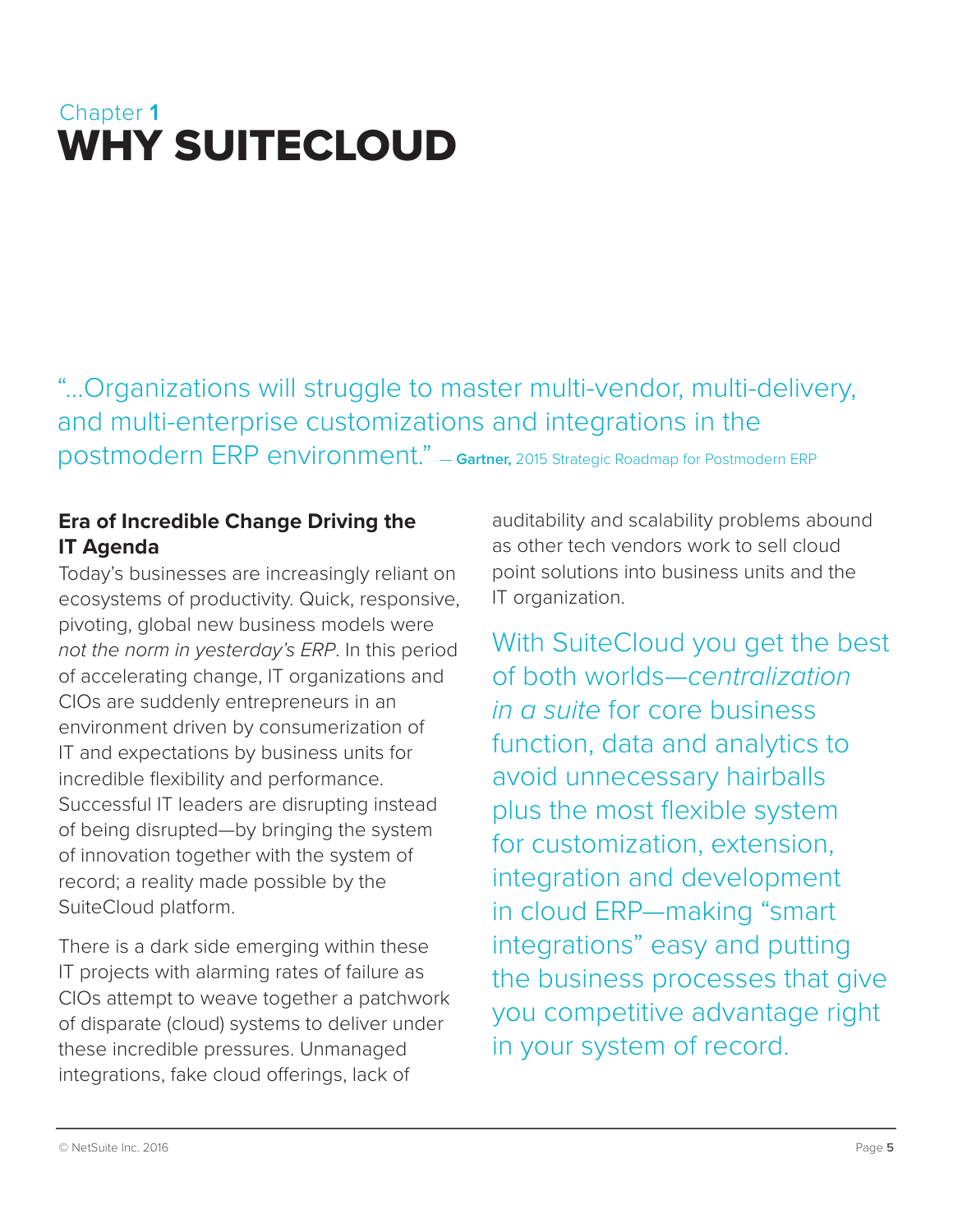### **Built for NetSuite**

Built for NetSuite (BfN) is a program for NetSuite SuiteCloud Developer Network (SDN) partners that provides them with information, resources and a method to verify that their applications and integrations, built using the NetSuite SuiteCloud Platform, meet NetSuite's standards and best practices. The Built for NetSuite program is designed to give NetSuite customers additional confidence that SuiteApps have been built to meet these standards.

#### **Born in the Enterprise**

NetSuite was conceived in the cloud with the enterprise rigor and security required to deliver what customers expect in core ERP processes. This fact makes the SuiteCloud platform fundamentally different than any other Platform-as-a-Service (PaaS) offerings.

### Unlike the others who are now trying to *adopt* the enterprise— SuiteCloud was born in it.

Consider the implications of security, audit trail, access control, compliance, quality, certification, app upgrades, managed packages and version controls. These are all terms and problems that make multivendor, multi-subsidiary integrations (whether on-premise or in the cloud) so difficult.

SuiteCloud's scalable, enterprise hardened infrastructure, patented seamless version upgrade process, enterprise quality development tools, security, authentication and Service Level Agreement, coupled with the Built for NetSuite (BfN) SuiteApp ecosystem quality program means that you get the flexibility and power of the cloud without the aggravation of trying to make it all work together—it just does. You can customize, develop, integrate to what you have, or buy proven, certified partner solutions to round out your competitive advantage—all on a single version with all customizations and apps carrying forward.

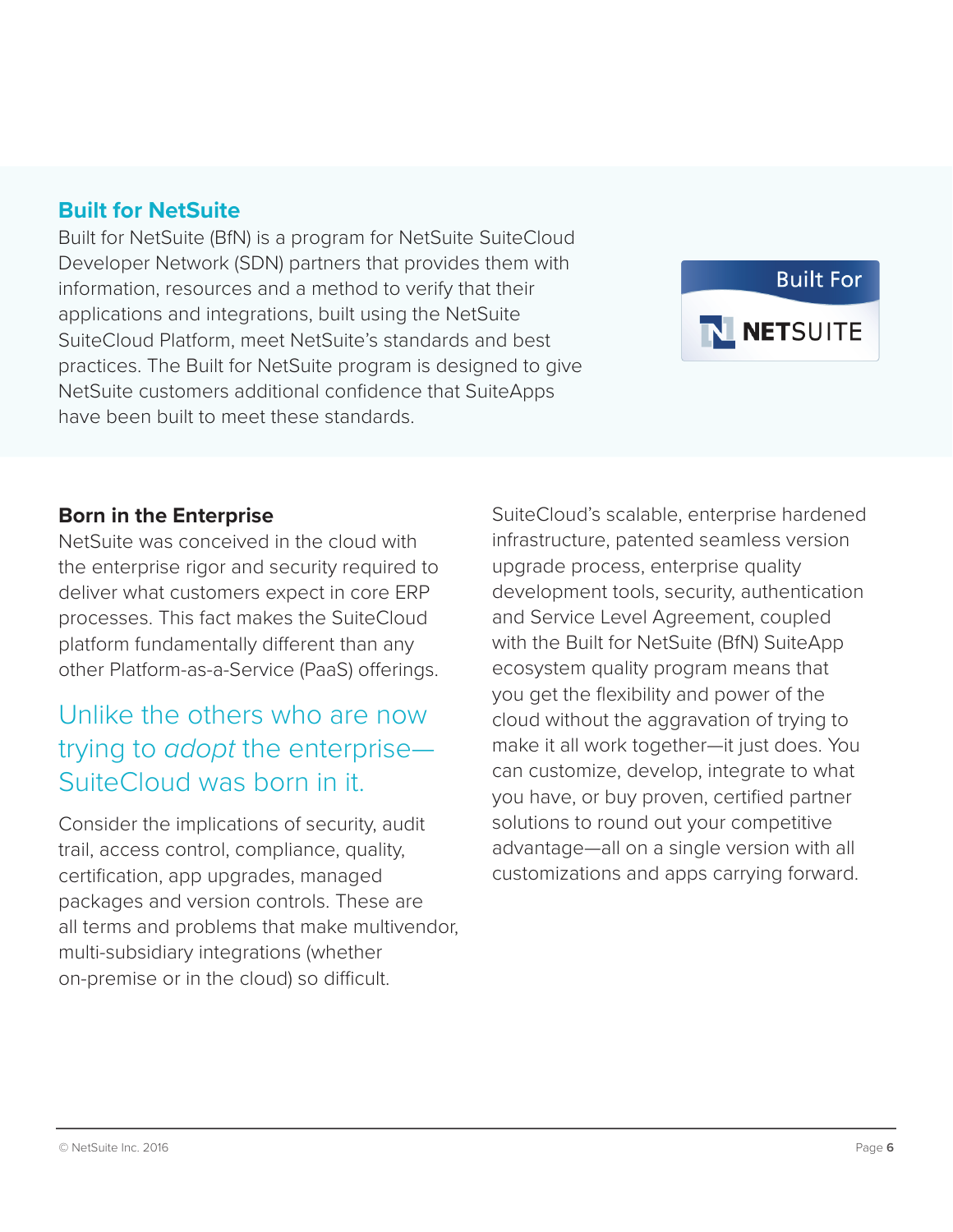### **Where Does SuiteCloud Fit?**

Unlike legacy on-premise solutions, SuiteCloud combines all of the benefits of true multi-tenant Infrastructure-as-a-Service (IaaS), the robust developer tooling of the leading Platform-as-a-Service (PaaS), and all of the core financial Software-as-a-Service (SaaS) product features from the NetSuite service. The best way to think of it is a bridge from IaaS to SaaS that allows users ranging from customers to ISVs to create instant value in a business ecosystem of NetSuite users.

While it could be *academically* argued that SuiteCloud is not really a pure PaaS offering, citing to expectations of "building anything" unrelated to other products—the logic

quickly breaks down when you look at it practically:

- Technically this type of solution is in fact possible as all of the components to support it are included—SuiteCloud can "check the boxes" and build a standalone cloud application if the author wants to.
- It is very rare to find these standalone apps on SuiteCloud because the value is not created in yet another point solution. True value is created in how applications can work together, often in context of the system of record. With SuiteCloud these apps become a natural extension of your core transactional system with full context and knowledge of your business and customer data.

| <b>On-Premise</b><br>Solutions                                                                                                                              | <b>laaS</b><br>Infrastructure-as-a-Service                                                                                                                                     | PaaS<br>Platform-as-a-Service                                                                                                                                                                                   | <b>SuiteCloud®</b><br>PaaS PLUS Next Generation Cloud ERP                                                                                                                                                                                                                                                                                                                                                   | <b>SaaS</b><br>Software-as-a-Service                                                                                                                                |
|-------------------------------------------------------------------------------------------------------------------------------------------------------------|--------------------------------------------------------------------------------------------------------------------------------------------------------------------------------|-----------------------------------------------------------------------------------------------------------------------------------------------------------------------------------------------------------------|-------------------------------------------------------------------------------------------------------------------------------------------------------------------------------------------------------------------------------------------------------------------------------------------------------------------------------------------------------------------------------------------------------------|---------------------------------------------------------------------------------------------------------------------------------------------------------------------|
| • Do-It-Yourself                                                                                                                                            | • Virtual Machines<br>• Managed Storage<br>• Managed Network<br>• Resource Provisioning                                                                                        | • O/S Stack Control<br>• Middleware<br>• Basic Runtime Stack<br>• Increased Elasticity<br>• Developer Controlled<br><b>Coding Environments</b><br>• Database resources<br>• Tools for Testing<br>and Deployment | • Multitenant architecture with unified metadata<br>• Fully managed persistence layer with<br><b>SQL &amp; NOSQL technology</b><br>• Complete toolset to integrate, customize,<br>develop, test, optimize & deploy your vision<br>· Integrated mobile and social tools<br>• Public and purpose-built private APIs<br>• SuiteApp ecosystem and marketplace<br>• Secure, certified and audited infrastructure | • Packaged apps<br>• Cloud-based multi-tenant<br>• Leverages cloud database<br>from underlying platform                                                             |
| • Ownership of<br>hardware and<br>software<br>• Granular control<br>over infrastructure<br>and network                                                      | • Capital expenditure<br>avoidance<br>• Utility/proportional<br>pricing<br>• Shared physical and<br>network layer security                                                     | • Rapid Apps<br>• High Developer Productivity<br>• Outsourced Operations<br>• Ecosystem of add-ons<br>• Trusted by Enterprise                                                                                   | • Instant apps by business people through to<br>complete vertical solutions.<br>• Fast visual tools and industry standard IDE<br>· Zero version lock & automatic updates<br>• Happy developers with access to innovate with<br>360 degree customer, ERP & business data                                                                                                                                     | • Benefits depend on<br>underlying technologies.<br>NetSuite ERP is fully<br>customizable and extendable<br>using SuiteCloud technologies                           |
| • With on-premise<br>solutions the IT<br>department must<br>build everything from<br>scratch. It is costly,<br>time consuming and<br>often misses the mark. | · laaS provides raw data<br>center capacity, delivering<br>benefits by outsourcing<br>server management.<br>laaS covers a fraction of<br>the burden carried by<br>IT everyday. | • PaaS starts where laaS<br>leaves off, adding<br><b>Operations Systems,</b><br>Middleware, and Runtime<br>environments                                                                                         | • Coupling SuiteCloud with NetSuite allows users,<br>analysts, developers, system integrators and<br>independent software vendors to benefit. It's<br>proven cloud infrastructure and tools for every<br>user type enable rapid customization and app<br>development to create value in the enterprise<br>or across the ecosystem.                                                                          | • SaaS is oftne categorized by<br>pricing, licensing and delivery.<br>NetSuite is fully multi-tenant<br>and is licensed by subscription<br>and is the #1 Cloud ERP. |

#### **Figure 2:** PaaS & SuiteCloud Explained

FEATURES

**FEATURES** 

BENEFITS

SUMMARY BENEFITS

SUMMARY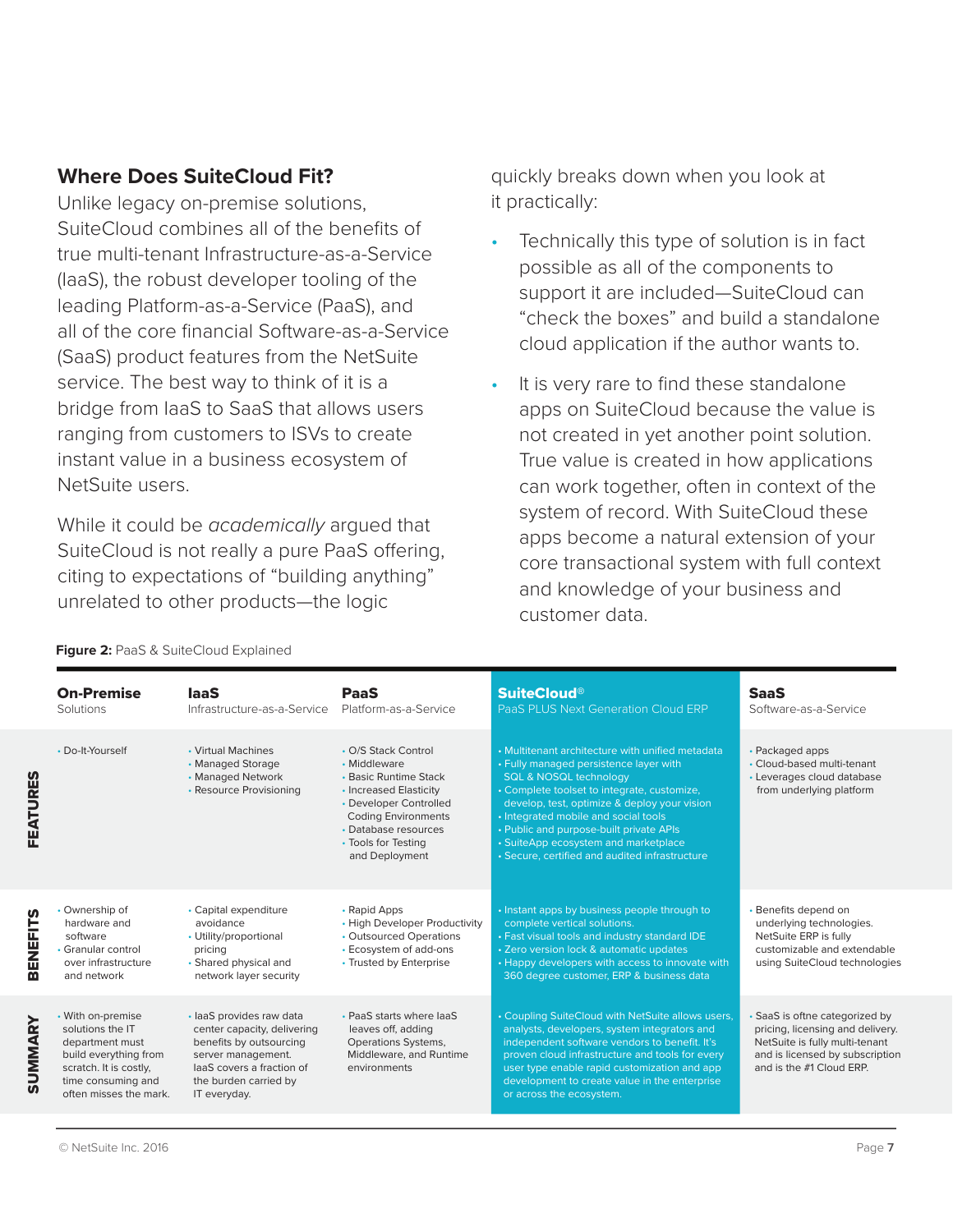### <span id="page-7-0"></span>Chapter **2**  WHAT YOU BUILD ON

### **Infrastructure**

NetSuite and, by association the SuiteCloud platform runs on scalable, true multi-tenant architecture giving you freedom from the legacy processes of buying and setting up hardware, installing software, building out security models, setting up reporting engines and integrations and defining user access and authentication systems *even before you write a single line of application code*. With SuiteCloud you get all of those IT processes and fully redundant hardware including third party security and operations audits (Such as SSAE 16, SOC1 and ISAE 3402—detailed below), housed in multiple failover data centers —all in a proven, turnkey, guaranteed available service that grows and scales with you as your business and compute needs change.

All of this reliability, scalability and performance is delivered on a modern small iron grid layout featuring relational persistence for intelligent data and NoSQL for less structured data. You can rest easy knowing that our systems and engineers are constantly monitoring all systems 24x7x365 and when something does break, the redundant failovers and hot backup recovery system and processes kick in for a quick recovery, which generally has zero impact on your operations. In the case of a natural disaster at the data center—we fail over to one of five data centers on two separate continents.

#### **Figure 3:** Infrastructure Features of SuiteCloud



**Scalability** Enterprise Elastic Capacity



**Security** SSAE 16, SOC1/ ISAE 3402



**Compliance** Type II PCI DSS SOX



**Transparency** 24x7 System Status & Ops



**Assurance** 99.5% Uptime Guarantee



Pre-Production Sandbox & Dev



**No Version Lock** Overnight Upgrades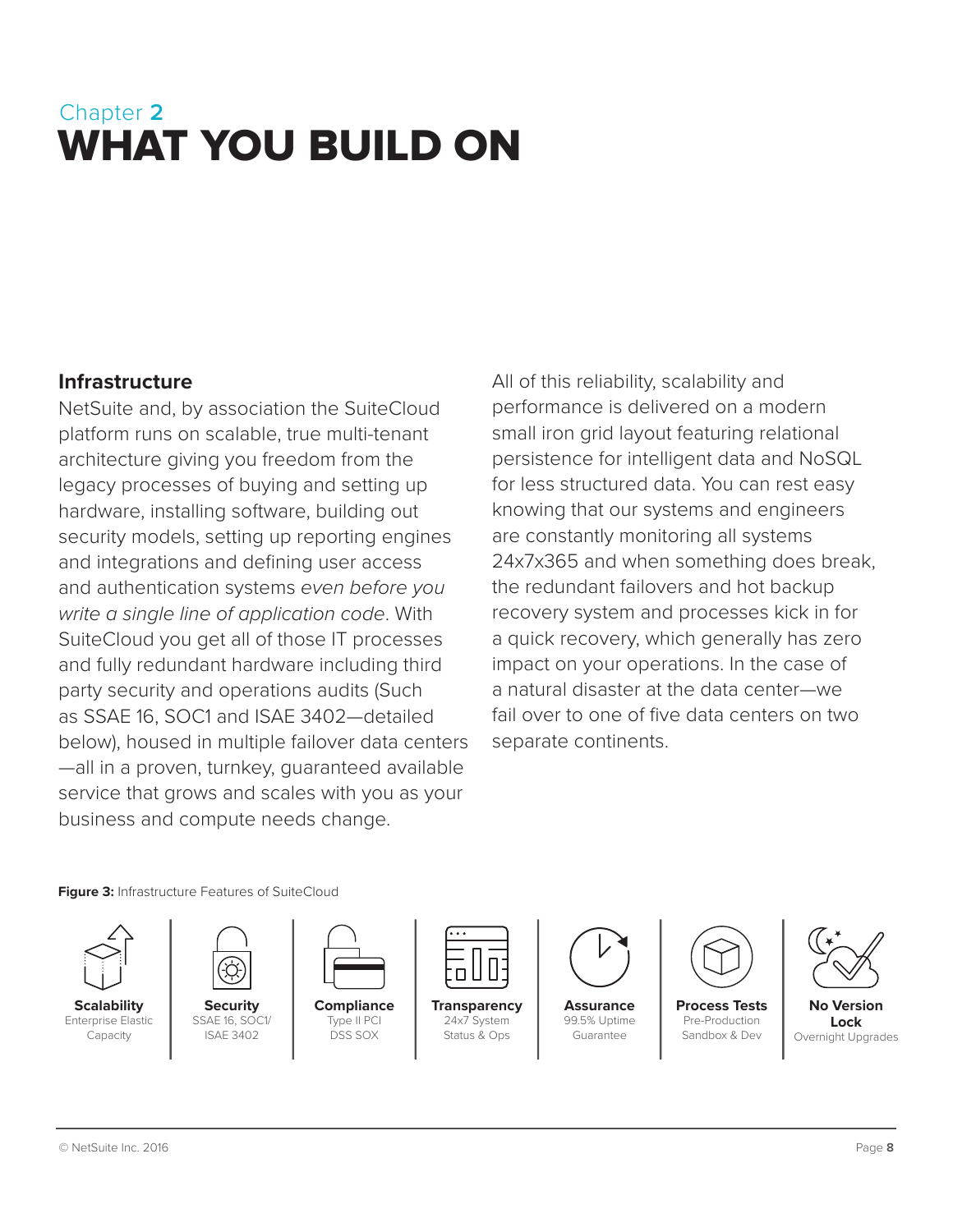In 2015, this combination of technology, people and processes delivered an operating uptime of 99.99%.

### **Data Center Performance Audits:**

SSAE 16 Type II, ISAE 3402 Type II, US-EU Safe Harbor framework and PCI compliance. Risk management process has been modelled after the National Institute of Standards and Technology's (NIST) special publication 800-30 and the ISO 27000 series of standards.

**Security Certifications:** NetSuite/

SuiteCloud has passed a SSAE 16 Type II and ISAE 3402 Type II audits, is certified for PCI-DSS, and is EU-US Safe Harbor certified. NetSuite has defined its Information Security Management System in accordance with NIST standards, including 800-53 and ISO27000 series standards.

These performance, compliance and audit levels are very expensive for individual companies to gain and maintain. They

represent both comfort for the boards and CIOs of our customers as well as a huge benefit for partners who use SuiteCloud to develop their own solutions to go after vertical markets with buyers who are looking for assurance, compliance and reliability.

### **Scalability**

SuiteCloud is highly performant too as we constantly tune our multi-level caching, operate entirely on solid state disk drives and use in-memory compute technology for rapid processing and analysis of data. We offer segmented tiers of service that can be tailored and even upgraded to serve customer capacity. In aggregate our customers add 9 TB of data to the system every single day.

**Figure 4:** SuiteCloud Third Party Audits and Certification Detail









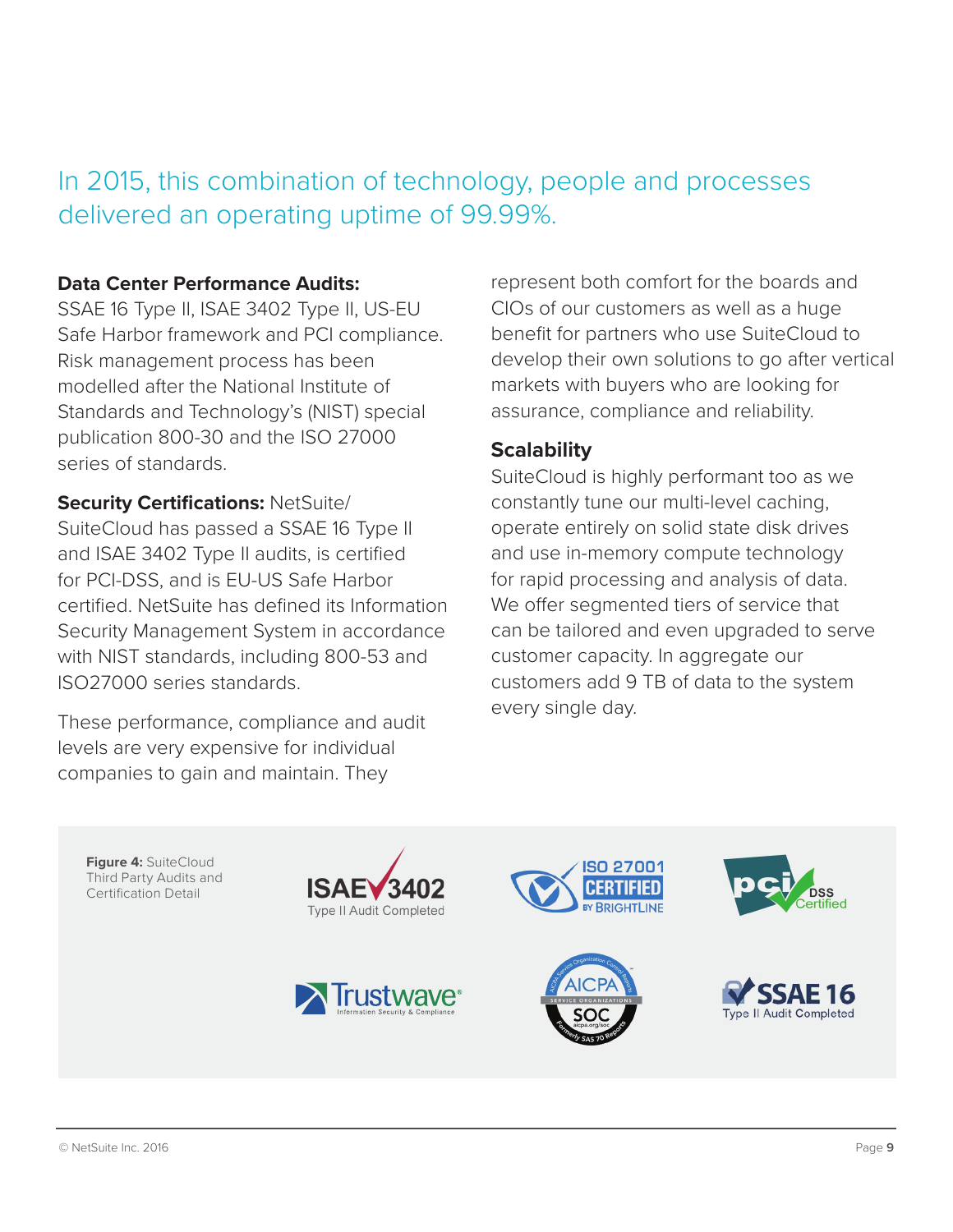#### **Figure 5: SuiteCloud at Scale**

|                  | <b>Data</b>                                                                                                 | <b>Throughput</b>                                                                                                                                                                                |
|------------------|-------------------------------------------------------------------------------------------------------------|--------------------------------------------------------------------------------------------------------------------------------------------------------------------------------------------------|
| <b>AGGREGATE</b> | • Trillions of Business Records in total<br>• Petabytes of Data                                             | • 100B+ transactions per year<br>• <b>500M</b> + email messages sent per year<br>• <b>60M</b> + packages shipped per year<br>. 2.4M orders processed on Cyber Monday<br>• \$187B of sales orders |
| <b>LARGE</b>     | • More than <b>5M</b> items<br>• More than <b>15M</b> entities<br>• More than <b>600M</b> transaction lines | • More than <b>500K</b> financial transactions per day<br>• More than <b>70K</b> transactions per hour<br>• More than <b>\$10B</b> in revenue                                                    |

Today with live individual customers, we manage hundreds of millions of transaction lines and are well on our way to a billion. NetSuite's infrastructure and platform is architected for these high volume businesses—our service evolution and tiers of service are outpacing the growth of our customers as they cope with changing business models and growth that is often measured in orders of magnitude.

Some metrics from our large SuiteCloud customers:

- By transaction volume our largest customer currently performs *500,000 transactions daily*.
	- Hospitality industry, subsidiary of a Fortune 50 that operates in more than 50 countries on NetSuite.
- By revenue, our largest customer is a \$12-billion-dollar concern.
	- Multi-Industry conglomerate with products and services in Auto and Insurance.
- By geographical footprint our largest customer has 350 subsidiaries in 107 countries—*all in a single instance*.

We are always working on the future of SuiteCloud—our operations R&D team operates a scale lab to plan optimization, service tiers and growth. Currently we are peaking at nearly 500,000 transactions per hour in this simulator environment where we plan hardware, caching and other future advancements.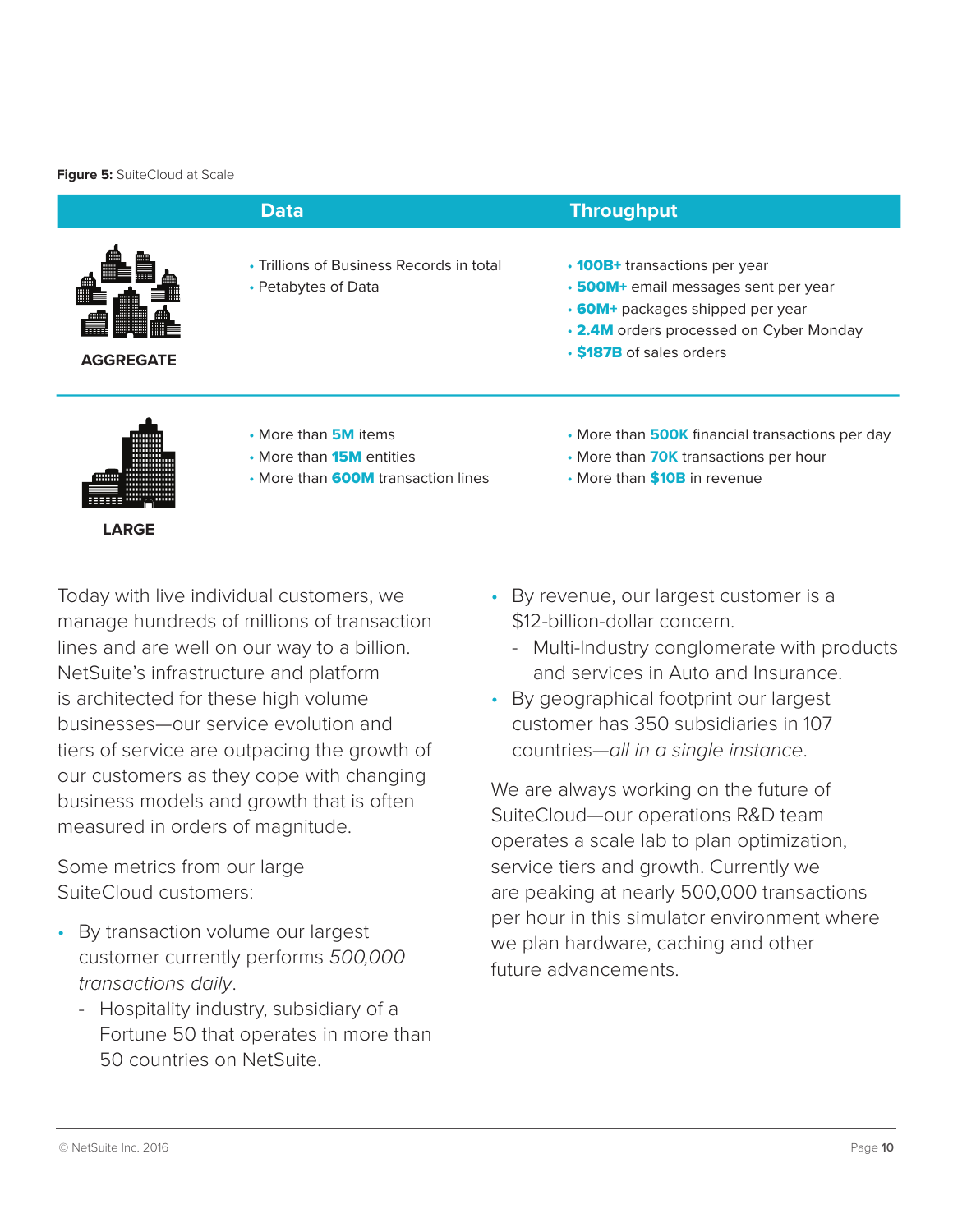### **Unified Data and Embedded Analytics**

Something incredibly powerful happens when you unify your business processes within SuiteCloud, have access as a developer to all of the usage and operational data from the business units and make it available to your SuiteApp and leverage the embedded real-time SuiteAnalytics engine, APIs, report builders, saved searches and dashboards that are part of the SuiteCloud platform.

You can combine the 360-degree views of customers and business processes including marketing, customer service, order and commerce data through manufacturing billing and employee time, analyze it, combine it with other facets that are specific to you, and make actionable intelligence objects (like KPIs, reminders and dashboards) available within your app *controlled by SuiteCloud's built-in roles and security.*

The power of SuiteCloud for customers, partners and even ISVs is that the platform is already in context of the rest of the business —enabling development of applications that are real-time and informed decision support systems or vertical processes that touch the rest of the company. There is no waiting for batch uploads, no secondary logins to other systems, just easy delivery of business value by accessing the single source of truth.

### **Role-Based Authentication, Security and System Logs**

Along with things like the built-in localization framework, cross browser functionality, digital asset storage and global search capabilities, the authentication system is extremely popular with the SuiteCloud developer community. SuiteApps can follow the user roles and permissions that exist within an account or inject new ones specifically for users of the application. All activities and changes within the account are logged and available for administrator review including updates which are made by the SuiteApps that are within the account leaving a comprehensive audit trail. Application authentication is tokenbased while end user authentication supports modern two factor authentication with mobile devices or authentication FOBs.

**Figure 6: Over 300 SuiteAnalytics** components included with SuiteCloud

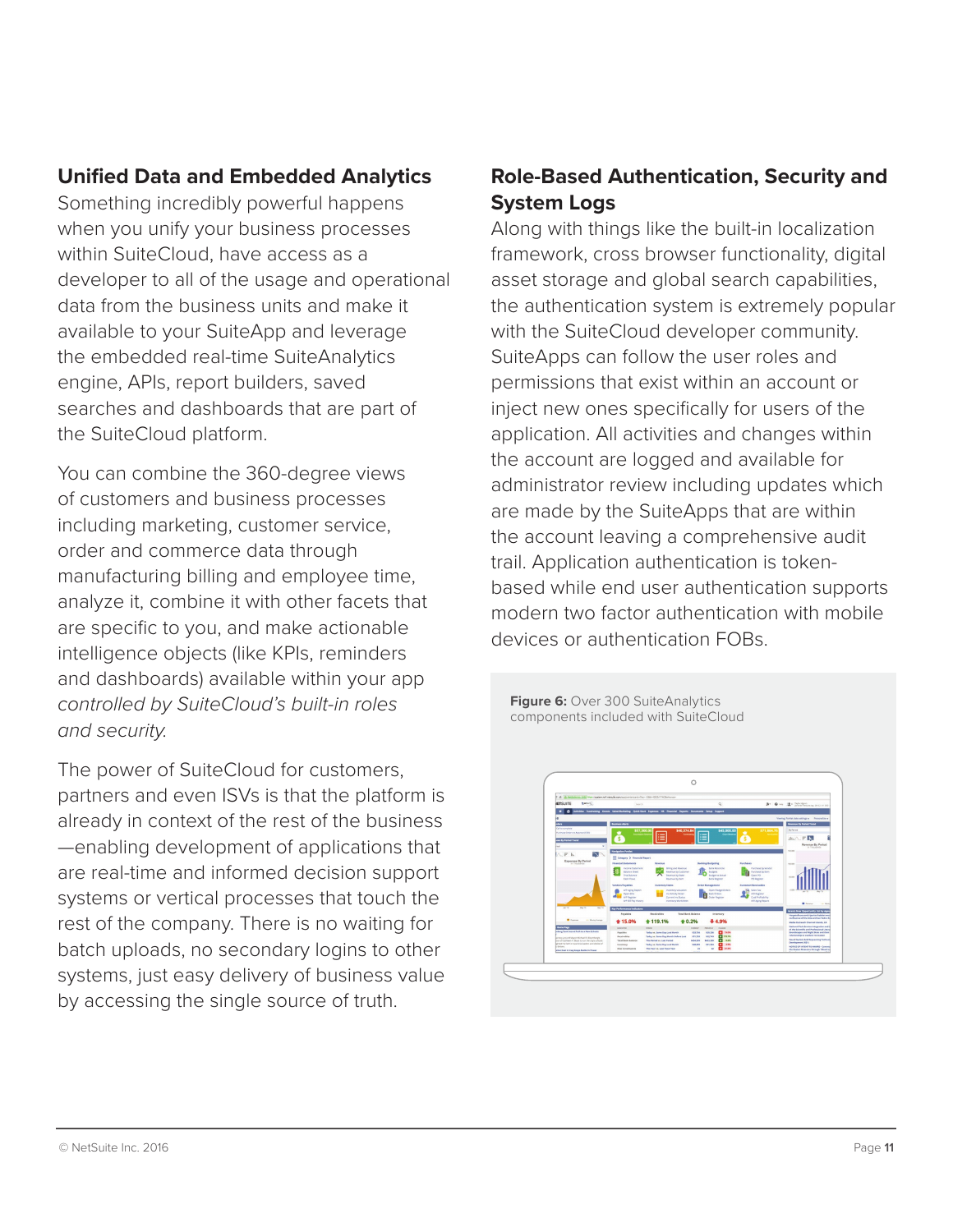### <span id="page-11-0"></span>Chapter **3**  WHAT YOU BUILD WITH

### **Development and Deployment Tools**

We will review the implications of these tools to the roles that consume them in a moment but first let's review them each and the purpose they serve.

**Figure 7:** SuiteCloud Development and Deployment Technologies





**SuiteConnect** Cloud Data Integration

**SuiteScript** Programmable Logic & UI

**SuiteTalk** Cloud App Integration



**SuiteAnalytics** Built-in Business Intelligence



Point-and-Click Customization

**SuiteFlow** Visual Workflow Implementation



**SuiteBundler** Cloud Application Distribution

### **SuiteConnect**

SuiteConnect (also known as SuiteAnalytics Connect) is what we call our cloud data integration APIs. With SuiteConnect you can connect an outside BI tool or application using ODBC, JDBC and ADO.NET. And South that the suite Connect suite Connect



### **SuiteScript**

SuiteScript is a modern, JavaScript-based development language with NetSuite specific API extensions for the development of custom backend logic and user interfaces. It encourages best practices, has an embedded IDE based on Eclipse with a clean, cohesive, modularized API. The API supports modern JavaScript functions including Promise & MapReduce, which help developers create pages which contain asynchronous methods that behave like synchronous ones and have the ability to drill down through very large datasets and perform bulk parallel processing. In addition, the search API supports upcoming multi-level joins, the UI APIs are rich and interactive and the upcoming SuiteQL for developers who prefer to write direct query language in their development projects.



**SuiteScript**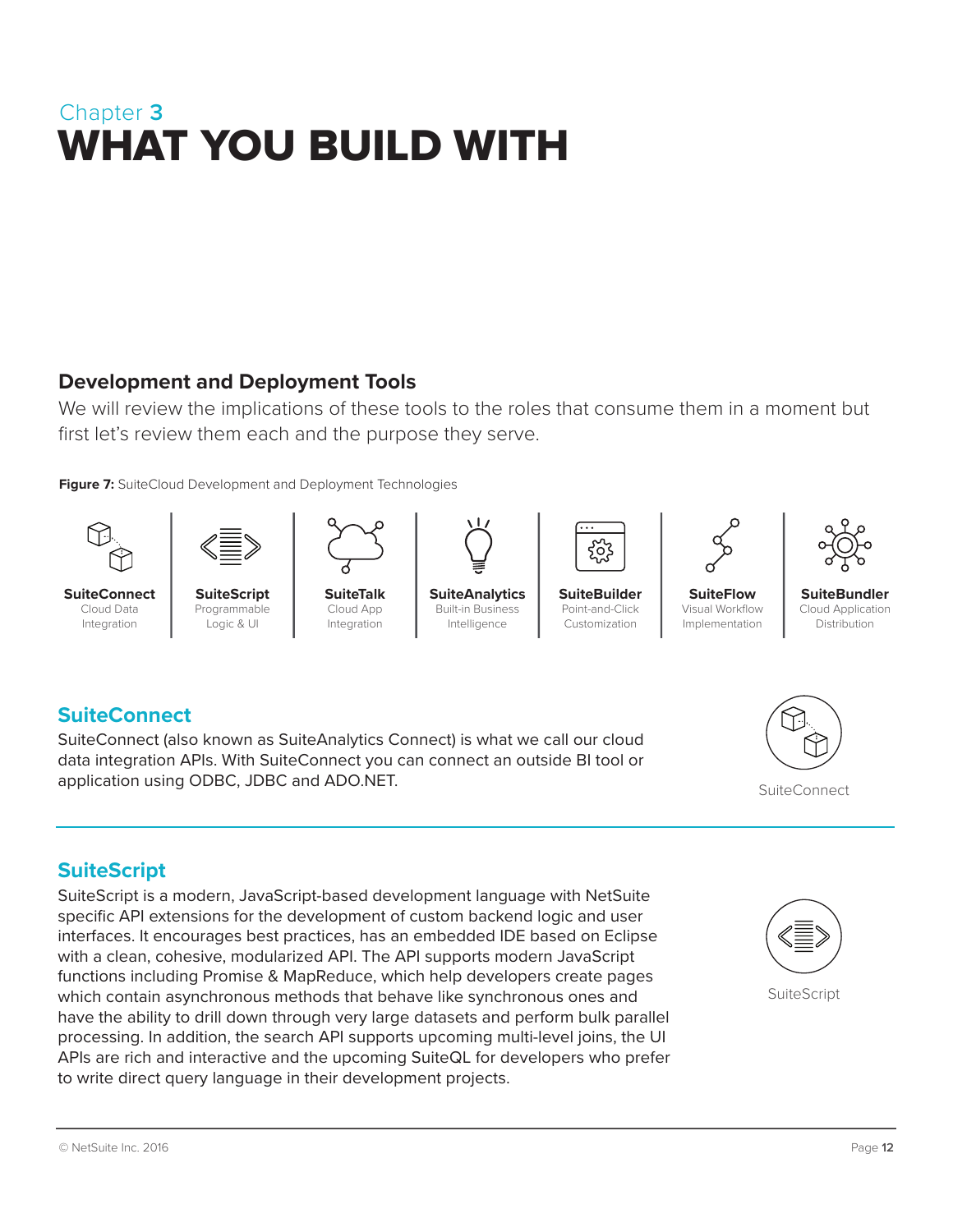### **SuiteTalk**

SuiteTalk is how you integrate dynamic applications to and from NetSuite. It has full support for token-based application authentication and supports the account specific customizations such as custom records, fields and logic. These SOAPbased web services are currently operating with Java, .Net, PHP and other clients and SuiteScript REST implementations are also supported.

### **SuiteAnalytics**

SuiteAnalytics is the embedded analytics engine, APIs, report builder, saved search technology and dashboards that are all part of the SuiteCloud platform.

### **SuiteBuilder**

SuiteBuilder is the collection of point-and-click customization tools that are embedded directly into the NetSuite UI which allow Business Analysts, Admins and Advanced users to easily create Apps on the fly. Access to these tools is controlled by the NetSuite authentication and security system.

### **SuiteFlow**

SuiteFlow is a visual workflow designer that allows for drag-and-drop processes to be created by an advanced user to embed a proprietary business process into the system or into a SuiteApp for distribution, it is a point-and-click development tool. Access to SuiteFlow is controlled by the NetSuite authentication and security system and it can be extended further using SuiteScripts.

### **SuiteBundler**

SuiteBundler is the application deployment technology employed by SuiteCloud which allows an authorized user to select a group of customizations and development into a bundle of functionality and create a SuiteApp for implementation into another account. It has powerful tracking features that maintain the connection to the source accounts for updates and also supports locking and hiding of proprietary intellectual property. Administrators can select SuiteApps for installation within the accounts they are responsible for.

**SuiteBundler** 





**SuiteFlow** 



**SuiteBuilder** 



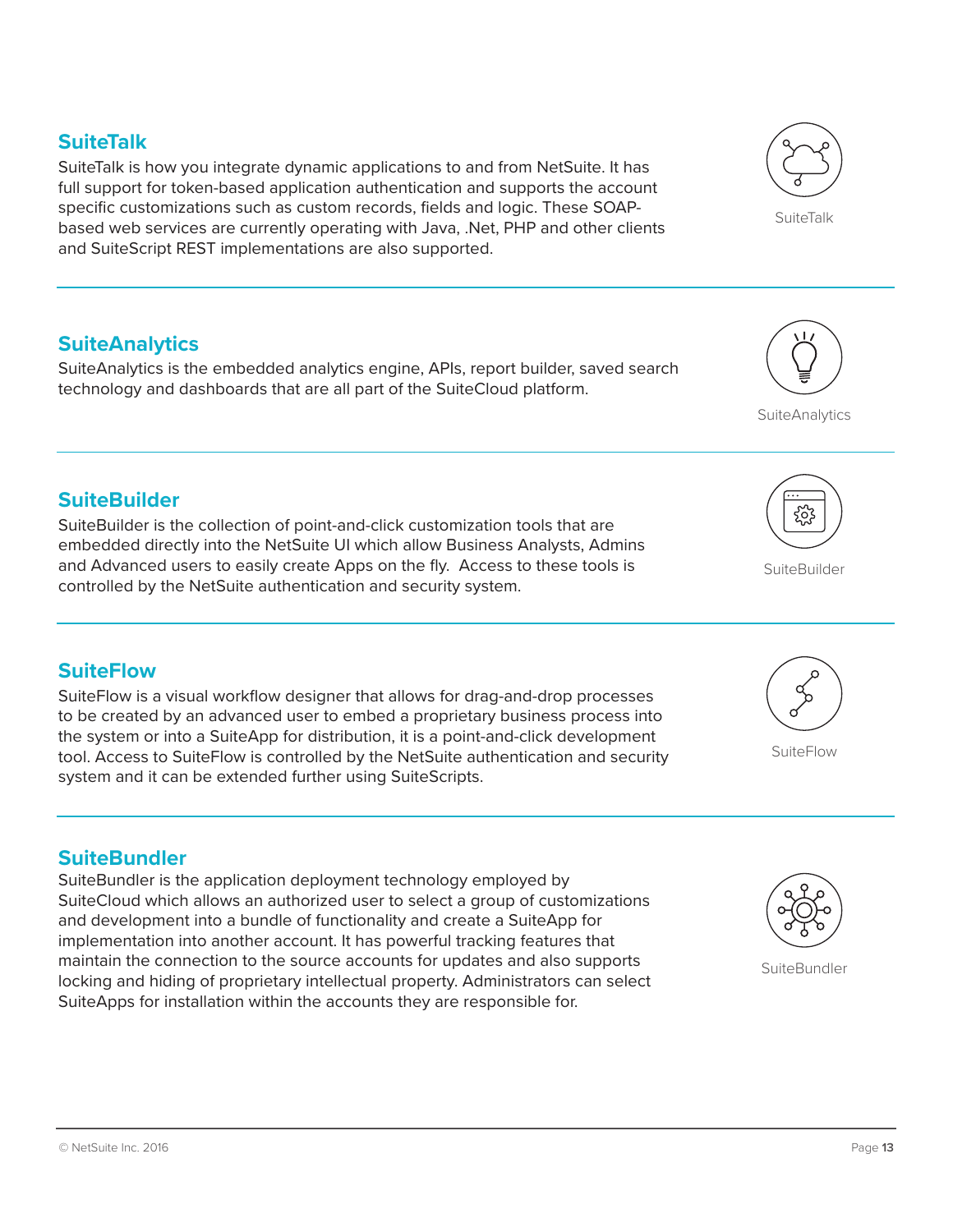### **The Right Tools for the Job**

It is helpful to recognize that SuiteCloud is the second most used feature in the NetSuite technology stack (second only to the general ledger), used by 100 percent of over 30,000 companies and subsidiaries. This is because it was designed for accessibility by the complete range of user types in the NetSuite ecosystem.

### **Instant Apps for Ordinary Business Users**

SuiteCloud offers point-and-click customization and searches that can be used throughout the user's roles and dashboards. Portlets can be dragged and positioned while the display of information and KPIs specific to that user's daily activity and are displayed and acted on. These "instant apps" make the user effective and empowered by the information when and how they need it.

those records and deploy them in forms, workflows and reports without having to call a DBA or engage with developers.

SuiteCloud includes a visual business process designer called SuiteFlow that allows these users to design, implement and deploy workflows in an environment that lets them visualize every decision, touchpoint and outcome.

These customizations and instant apps over time become part of a company's secret sauce and are easily managed as part of a software development lifecycle, captured, documented and re-distributed in conjunction with mature development teams and processes.

| $1 \cup 1$   |                                | Visual Apps for Business Analysts,<br>Administrators and Advanced Users |  |  |
|--------------|--------------------------------|-------------------------------------------------------------------------|--|--|
|              |                                | <b>SuiteFlow</b><br><b>Graphical Process</b><br><b>Customization</b>    |  |  |
|              | Custom<br><b>Forms</b>         | ≝<br><b>Custom</b><br><b>Reports</b>                                    |  |  |
| ۱ir<br>ls to | <b>Custom</b><br><b>Fields</b> | <b>SuiteBuilder</b><br><b>Custom</b><br><b>Records</b>                  |  |  |



**Personalize Dashboard**



### **Visual Apps for Business Analysts, Administrators and Advanced Users**

SuiteCloud enables businesses to create business differentiation with clicks-notcode capability.

These users (based on authorization in the roles) can create custom records, add fields

[© NetSuite Inc. 2016](http://www.netsuite.com) Page **14**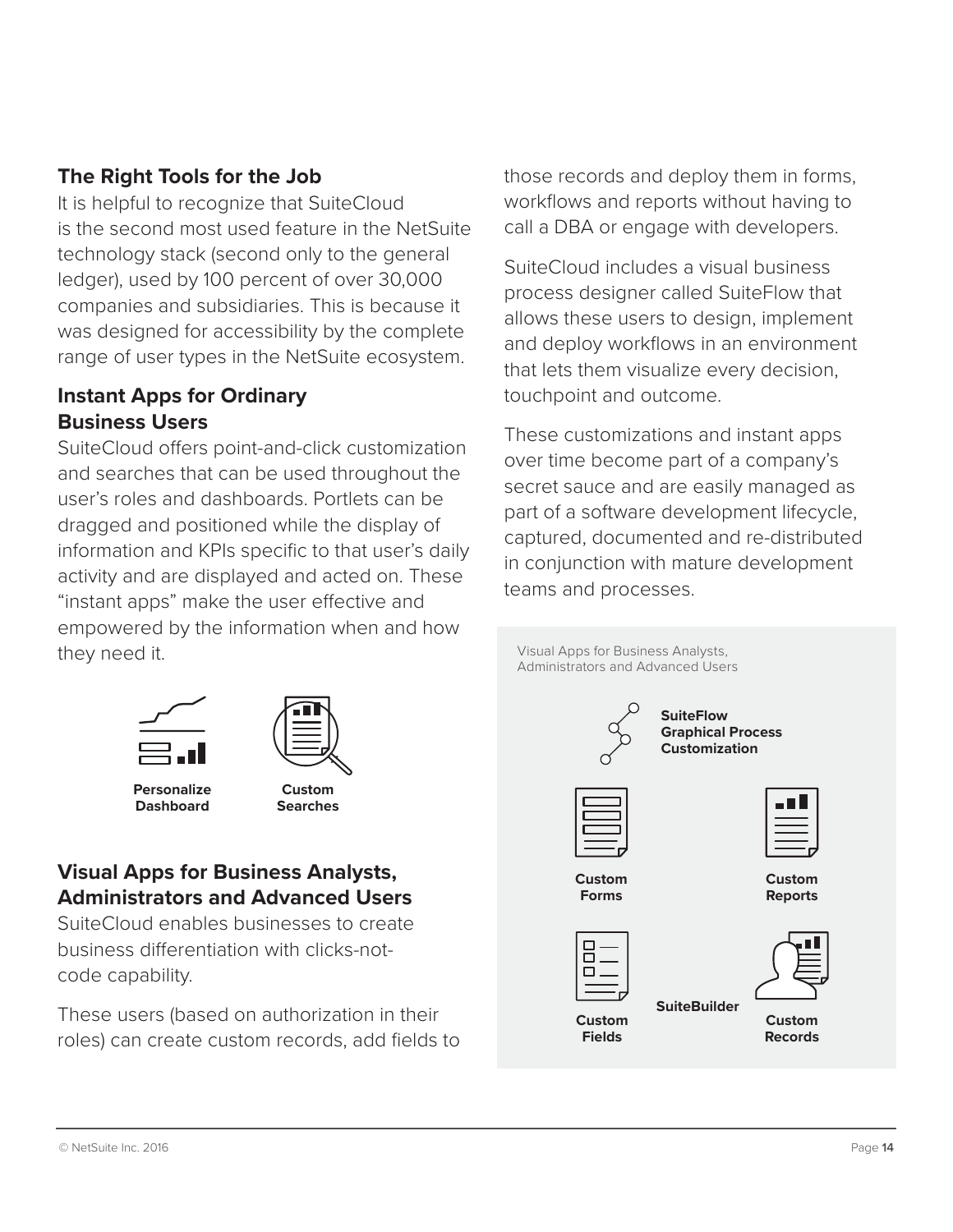### **Full Integrated Development Lifecycle Support for App Developers**

Developers come in many shapes and sizes, with just as many business goals. SuiteCloud offers a powerful solution for each and every type.

Developers are able to choose the appropriate amount of rigor for their company or situation ranging from the creation of a SuiteApp in a development account or sandbox and injection into corporate production (following QA) through to complete team development and software development lifecycle management using commonly available source code repositories, peer code review systems and full version control.

A recent innovation that delights developers, SuiteCloud Development Framework (SDF) is even further enhancing team development, version control and project management of SuiteApps. It will remove the requirement for SuiteBundler to deploy solutions into accounts within a single enterprise. Developers who are creating SuiteApps for other companies will use SDF to manage the development process together with a source code system and the SuiteCloud IDE then publish to SuiteBundler to create the commercial SuiteApp which can be installed in customer accounts.



In the developer category of user there are several important business profiles, each who play a vital part in the ecosystem. The developer community includes customers, system integrators, solution providers, and independent software vendors. Here are a few things they are saying.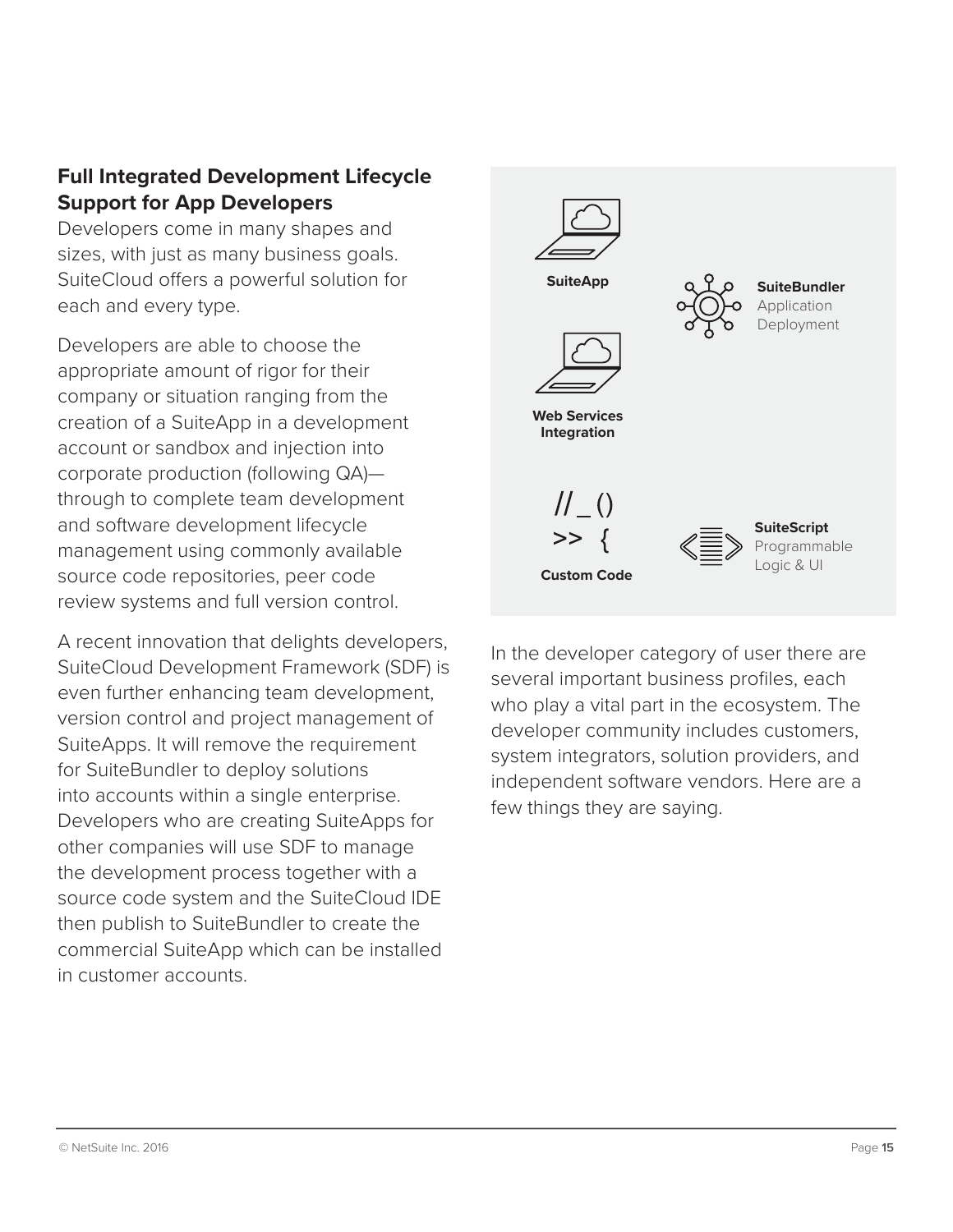Thousands of *customers* have teams who manage Customer SuiteApps that are private in nature, containing special processes and integrations that make the company unique:



"We've really built something that nobody's got—nobody in the country is doing what we are doing."

— **Josh Walters,** Marketing Director, iAutomation

In the *system integrator* category, companies like Accenture, Capgemini and others use SuiteCloud to implement services as software in practices like M&A and Divestiture and even localizations.



"We use the SuiteCloud Platform in a variety of ways, but innovation is really where the value is."

— **Matt Haller,** Vice President, Capgemini

In the *solution provider* category, companies like Tribridge and Hein & Associates add value to a practice to serve unique market segments with people, process and SuiteApps.



"The SuiteCloud Platform was perfect for us—It's focused on quality and one solution for the customer." — **Tony DiBenedetto,** Chairman and CEO, Tribridge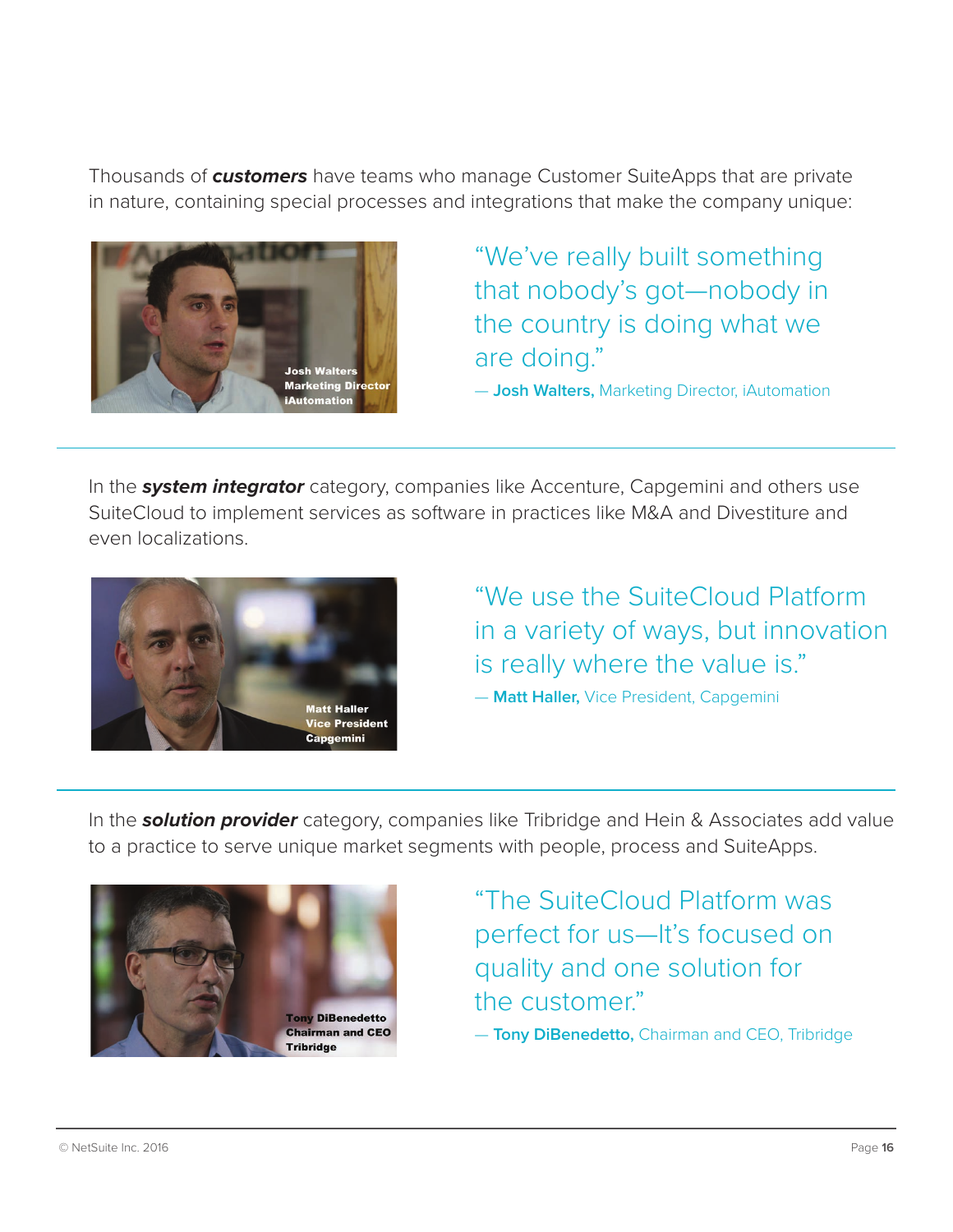In the *Independent Software Vendor* category, companies like Thomson Reuters, Advectus, iCharts and Hein & Associates create unique applications which extend NetSuite functionality horizontally for all customers or vertically by using SuiteCloud to develop a new class of application like an automotive dealer management system or craft beverage management system.



"Hein & Associates has been serving the craft beverage industry for years—Barrel ERP came to be as a necessity as we have frequent requests on what we could do on the technology side. Light bulbs went off when we realized that this is something where NetSuite could go in and take over with SuiteCloud."

— **Jeremy King,** Principal, Hein & Associates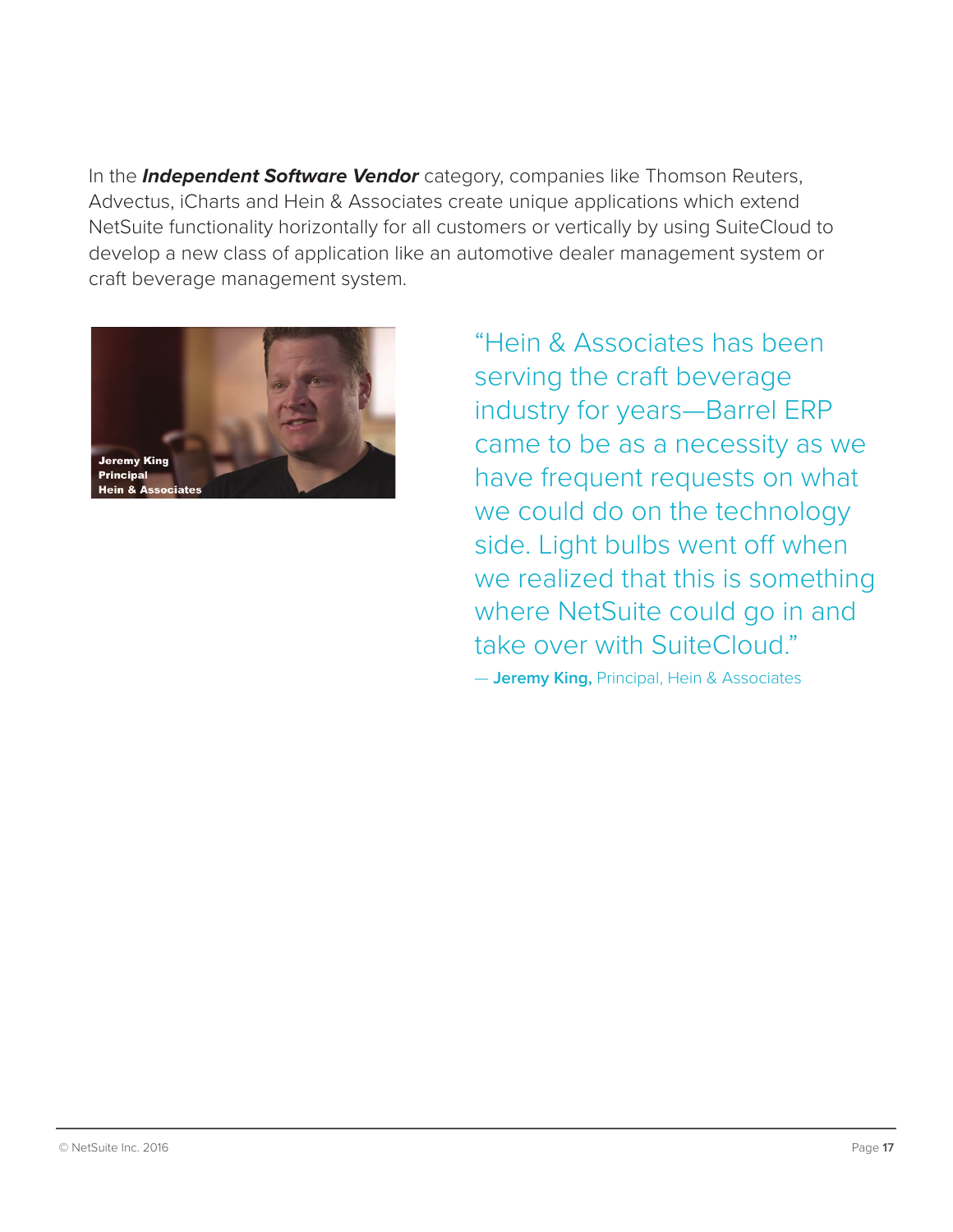### **Constant Innovation**

Three key terms with SuiteCloud are, invent, iterate, re-invent. Yes, we created secure business apps delivered online, and yes, the elastic compute infrastructure created a foundation for growth, and yes, true multi-tenancy seems to be elusive for our fake-cloud competitors—**but customer demands continue to change and grow just like the companies they run.** We keep responding with innovation.

The SuiteCloud and Infrastructure teams are constantly adopting new, cutting edge technology to build more features, more performance and more developer tools into the platform. We are far ahead of competitors and will always be at the leading edge of available technology. Our business model, growth and customer scale allow us to apply technologies and security at scale that each of our partners and customers could not implement cost-effectively on their own.

### **\*Recent examples include:**

- Robust two-factor authentication.
- Application performance monitoring which allows you to find ways to optimize your SuiteApp.
- 20 percent YoY performance improvements.
- New SuiteScript APIs to handle large datasets, UI interactions, app security, searches and concurrency.
- SuiteCloud Development Framework for team development, improved version control and deployment.
- Environment advancements including better sandbox functionality and customer facing development accounts.

*\*Full documentation for these is found in the SAFE guide and developer help systems.*

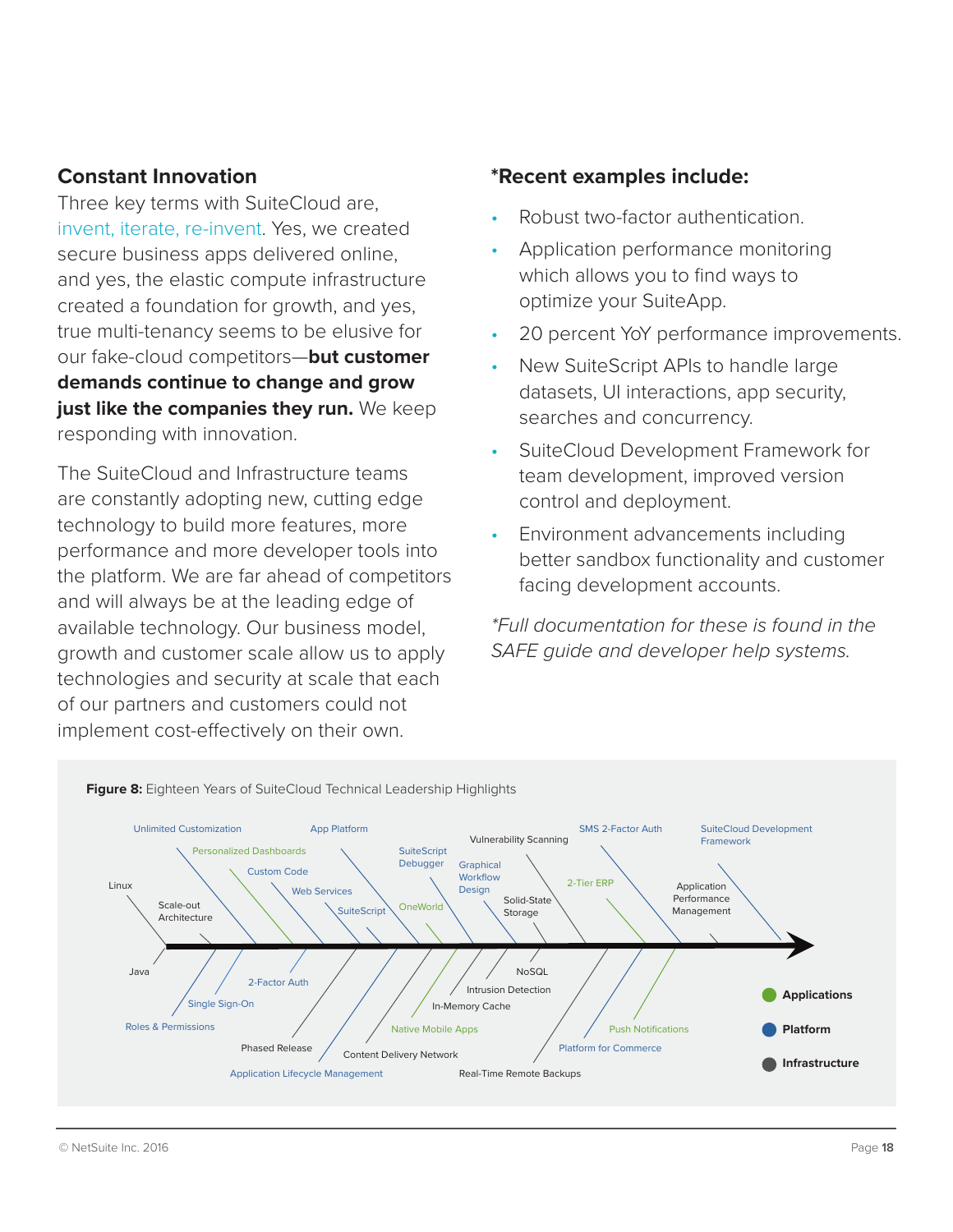# <span id="page-18-0"></span>**CONCLUSION**

### **NetSuite's Proven Leadership**

Early on, we knew that we had the right Suite Architecture which would create the last business system that our customers would ever have to buy. In 2006, we exposed the SuiteCloud platform to our customers and partners and amazing things have happened as a result.

In this paper we have outlined how we established a new category in the cloud, how we deliver operational excellence every day, how we do it at scale and how we continue to invest in cutting edge tools and technologies to make SuiteCloud your PaaS of choice.